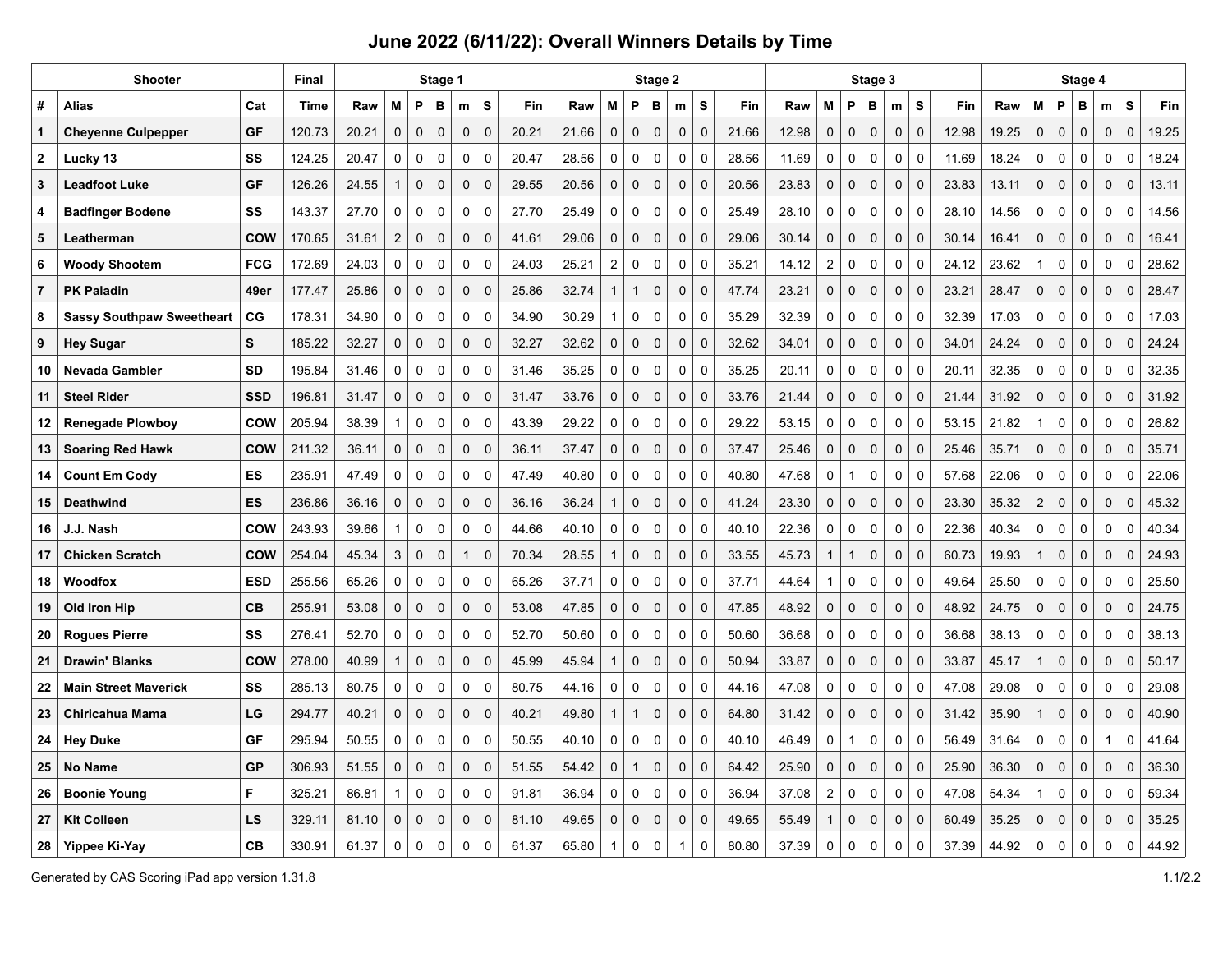|                 | Shooter                          |            |       |              | Stage 5        |   |          |                | Stage 6    |       |                |                |   |                |   |       |  |  |  |
|-----------------|----------------------------------|------------|-------|--------------|----------------|---|----------|----------------|------------|-------|----------------|----------------|---|----------------|---|-------|--|--|--|
| #               | <b>Alias</b>                     | Cat        | Raw   | M            | P              | в | m        | s              | <b>Fin</b> | Raw   | M              | P              | в | m              | s | Fin   |  |  |  |
| 1               | <b>Cheyenne Culpepper</b>        | GF         | 23.19 | $\Omega$     | $\Omega$       | 0 | 0        | 0              | 23.19      | 23.44 | 0              | 0              | 0 | 0              | 0 | 23.44 |  |  |  |
| 2               | Lucky 13                         | SS         | 19.57 | $\Omega$     | $\mathbf{0}$   | 0 | 0        | 0              | 19.57      | 25.72 | 0              | 0              | 0 | 0              | 0 | 25.72 |  |  |  |
| 3               | <b>Leadfoot Luke</b>             | GF         | 20.39 | 0            | 0              | 0 | 0        | 0              | 20.39      | 18.82 | 0              | 0              | 0 | 0              | 0 | 18.82 |  |  |  |
| 4               | <b>Badfinger Bodene</b>          | SS         | 21.72 | $\Omega$     | 0              | 0 | 0        | 0              | 21.72      | 25.80 | 0              | 0              | 0 | 0              | 0 | 25.80 |  |  |  |
| 5               | Leatherman                       | COW        | 24.68 | $\Omega$     | $\Omega$       | 0 | 0        | $\Omega$       | 24.68      | 28.75 | 0              | 0              | 0 | $\overline{0}$ | 0 | 28.75 |  |  |  |
| 6               | <b>Woody Shootem</b>             | <b>FCG</b> | 23.12 | $\Omega$     | $\mathbf{0}$   | 0 | 0        | 0              | 23.12      | 27.59 | $\overline{c}$ | 0              | 0 | 0              | 0 | 37.59 |  |  |  |
| 7               | <b>PK Paladin</b>                | 49er       | 23.92 | $\Omega$     | 0              | 0 | 0        | 0              | 23.92      | 28.27 | 0              | 0              | 0 | 0              | 0 | 28.27 |  |  |  |
| 8               | <b>Sassy Southpaw Sweetheart</b> | CG         | 24.32 | $\Omega$     | 0              | 0 | 0        | 0              | 24.32      | 29.38 | 1              | 0              | 0 | 0              | 0 | 34.38 |  |  |  |
| 9               | <b>Hey Sugar</b>                 | S          | 27.54 | $\Omega$     | $\Omega$       | 0 | $\Omega$ | $\overline{0}$ | 27.54      | 34.54 | 0              | 0              | 0 | $\overline{0}$ | 0 | 34.54 |  |  |  |
| 10              | <b>Nevada Gambler</b>            | <b>SD</b>  | 30.28 | 0            | $\mathbf{0}$   | 0 | 0        | 0              | 30.28      | 41.39 | 1              | 0              | 0 | 0              | 0 | 46.39 |  |  |  |
| 11              | <b>Steel Rider</b>               | <b>SSD</b> | 32.45 | $\mathbf{1}$ | 0              | 0 | 0        | 0              | 37.45      | 40.77 | 0              | 0              | 0 | 0              | 0 | 40.77 |  |  |  |
| 12 <sup>2</sup> | <b>Renegade Plowboy</b>          | <b>COW</b> | 25.75 | $\Omega$     | 0              | 0 | 0        | 0              | 25.75      | 27.61 | 0              | 0              | 0 | 0              | 0 | 27.61 |  |  |  |
| 13              | <b>Soaring Red Hawk</b>          | COW        | 32.83 | $\Omega$     | $\overline{0}$ | 0 | $\Omega$ | $\overline{0}$ | 32.83      | 43.74 | 0              | $\overline{0}$ | 0 | $\overline{0}$ | 0 | 43.74 |  |  |  |
| 14              | <b>Count Em Cody</b>             | ES         | 34.32 | 0            | $\Omega$       | 0 | 0        | 0              | 34.32      | 33.56 | 0              | 0              | 0 | $\Omega$       | 0 | 33.56 |  |  |  |
| 15              | <b>Deathwind</b>                 | ES         | 44.01 | $\mathbf{1}$ | $\Omega$       | 0 | 0        | 0              | 49.01      | 41.83 | 0              | 0              | 0 | 0              | 0 | 41.83 |  |  |  |
| 16              | J.J. Nash                        | <b>COW</b> | 49.10 | $\Omega$     | 0              | 0 | 0        | 0              | 49.10      | 47.37 | 0              | 0              | 0 | 0              | 0 | 47.37 |  |  |  |
| 17              | <b>Chicken Scratch</b>           | COW        | 33.81 | $\mathbf{1}$ | $\Omega$       | 0 | 0        | $\mathbf 0$    | 38.81      | 25.68 | 0              | $\overline{0}$ | 0 | $\overline{0}$ | 0 | 25.68 |  |  |  |
| 18              | <b>Woodfox</b>                   | <b>ESD</b> | 41.74 | $\Omega$     | $\Omega$       | 0 | 0        | 0              | 41.74      | 35.71 | 0              | 0              | 0 | 0              | 0 | 35.71 |  |  |  |
| 19              | Old Iron Hip                     | CВ         | 34.09 | $\mathbf{1}$ | $\Omega$       | 0 | 0        | 0              | 39.09      | 42.22 | 0              | 0              | 0 | 0              | 0 | 42.22 |  |  |  |
| 20              | <b>Roques Pierre</b>             | SS         | 45.32 | $\Omega$     | $\Omega$       | 0 | 0        | 0              | 45.32      | 52.98 | 0              | 0              | 0 | $\overline{0}$ | 0 | 52.98 |  |  |  |
| 21              | <b>Drawin' Blanks</b>            | COW        | 38.91 | 1            | 0              | 0 | 0        | $\mathbf 0$    | 43.91      | 53.12 | 0              | $\overline{0}$ | 0 | $\overline{0}$ | 0 | 53.12 |  |  |  |
| 22              | <b>Main Street Maverick</b>      | SS         | 38.49 | $\Omega$     | $\Omega$       | 0 | 0        | 0              | 38.49      | 45.57 | 0              | 0              | 0 | 0              | 0 | 45.57 |  |  |  |
| 23              | <b>Chiricahua Mama</b>           | LG         | 36.08 | 7            | 0              | 0 | 0        | $\Omega$       | 71.08      | 46.36 | 0              | 0              | 0 | 0              | 0 | 46.36 |  |  |  |
| 24              | <b>Hey Duke</b>                  | <b>GF</b>  | 38.59 | $\mathbf{1}$ | $\Omega$       | 0 | 0        | 0              | 43.59      | 43.57 | 4              | 0              | 0 | $\overline{0}$ | 0 | 63.57 |  |  |  |
| 25              | <b>No Name</b>                   | GP         | 42.04 | 0            | 0              | 0 | 0        | 0              | 42.04      | 86.72 | 0              | 0              | 0 | $\overline{0}$ | 0 | 86.72 |  |  |  |
| 26              | <b>Boonie Young</b>              | F          | 34.60 | $\mathbf{1}$ | $\Omega$       | 0 | 0        | 0              | 39.60      | 45.44 | 1              | 0              | 0 | 0              | 0 | 50.44 |  |  |  |
| 27              | <b>Kit Colleen</b>               | LS         | 47.83 | $\Omega$     | 0              | 0 | 0        | $\Omega$       | 47.83      | 54.79 | 0              | 0              | 0 | 0              | 0 | 54.79 |  |  |  |
| 28              | Yippee Ki-Yay                    | <b>CB</b>  | 46.42 | $\mathbf 0$  | $\Omega$       | 0 | 0        | 0              | 46.42      | 60.01 | 0              | $\overline{0}$ | 0 | $\Omega$       | 0 | 60.01 |  |  |  |

Generated by CAS Scoring iPad app version 1.31.8 1.2/2.2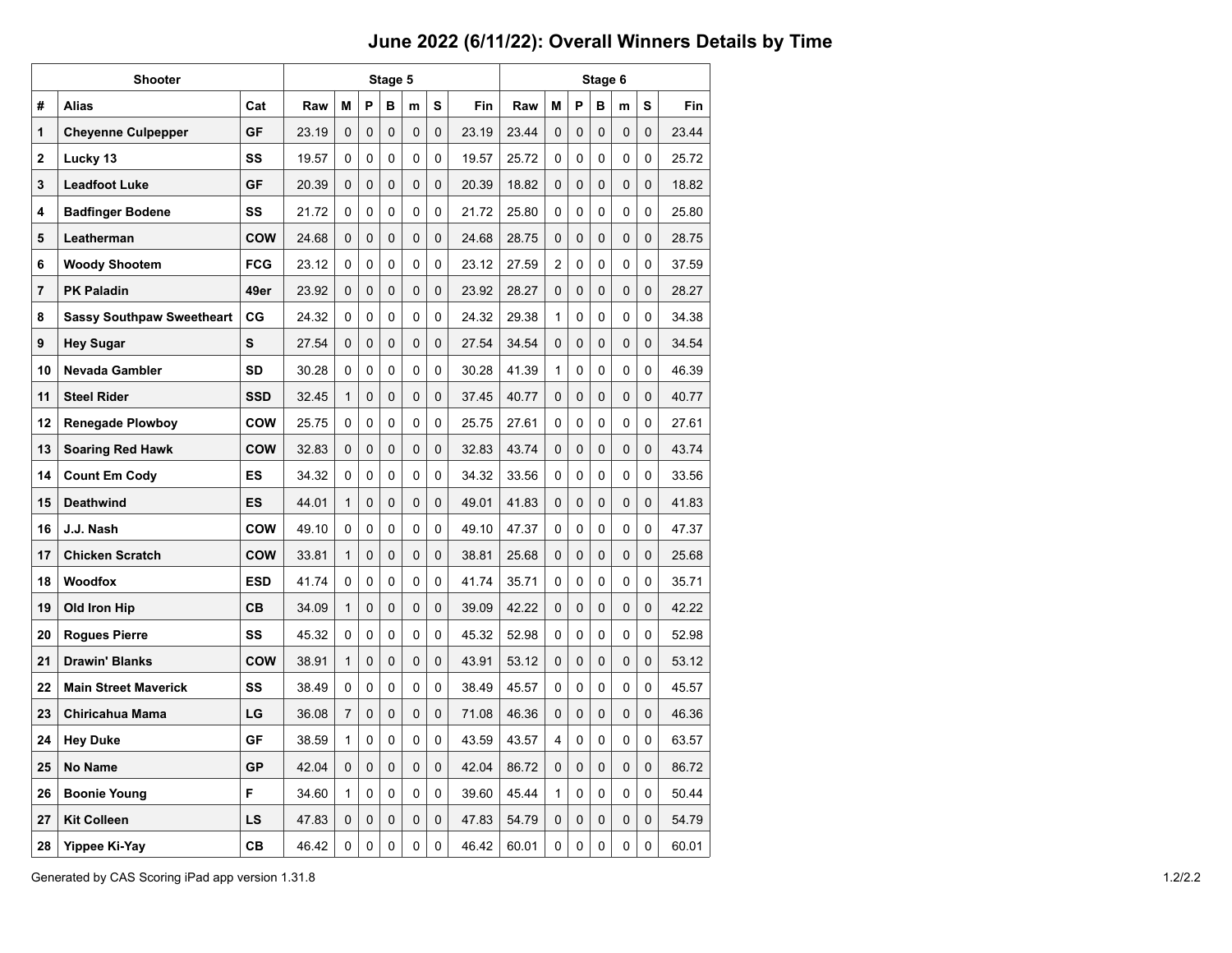| <b>Shooter</b>  |                            |            |            |        |                |              |             |              | Stage 3     |            |        | Stage 4 |             |             |                |             |            |        |              |   |             |   |             |            |       |              |             |              |              |             |            |
|-----------------|----------------------------|------------|------------|--------|----------------|--------------|-------------|--------------|-------------|------------|--------|---------|-------------|-------------|----------------|-------------|------------|--------|--------------|---|-------------|---|-------------|------------|-------|--------------|-------------|--------------|--------------|-------------|------------|
| #               | <b>Alias</b>               | Cat        | Time       | Raw    | м              | P            | в           | m            | S           | Fin        | Raw    | M       | P           | в           | m              | S           | Fin        | Raw    | M            | P | в           | m | S           | Fin        | Raw   | М            | P           | в            | m            | S           | <b>Fin</b> |
| 29 <sup>1</sup> | Peachy                     | <b>LSS</b> | 361.25     | 61.36  | $\Omega$       | $\mathbf 0$  | $\mathbf 0$ | $\Omega$     | $\mathbf 0$ | 61.36      | 67.55  | 2       | 0           | $\mathbf 0$ | $\mathbf 0$    | $\mathbf 0$ | 77.55      | 34.63  | $\Omega$     | 0 | $\mathbf 0$ | 0 | $\mathbf 0$ | 34.63      | 54.65 | $\mathbf{0}$ | $\mathbf 0$ | 0            | $\mathbf 0$  | $\mathbf 0$ | 54.65      |
| 30              | <b>Bogus Joe</b>           | <b>GF</b>  | 381.60     | 94.48  | 3              | 0            | 0           | $\mathbf{0}$ | 0           | 109.48     | 62.46  |         | 0           | 0           | 0              | $\mathbf 0$ | 62.46      | 56.10  |              | 0 | 0           | 0 | $\mathbf 0$ | 66.10      | 36.21 |              | 0           | 0            | 0            | 0           | 41.21      |
| 31              | Merlin                     | <b>COW</b> | 387.26     | 48.05  | 3              | $\mathbf{0}$ | $\mathbf 0$ | $\Omega$     | $\mathbf 0$ | 63.05      | 76.49  | 0       |             | 0           | 0              | $\mathbf 0$ | 86.49      | 42.29  |              | 0 | $\mathbf 0$ | 0 | $\mathbf 0$ | 47.29      | 59.51 | 0            | $\mathbf 0$ | 0            | $\mathbf{0}$ | 0           | 59.51      |
| 32              | <b>Lead Slingin' Leroy</b> | CВ         | 430.52     | 87.51  |                | $\Omega$     | 0           | $\mathbf{0}$ | 0           | 92.51      | 84.14  | 0       | 0           | 0           | $\mathbf 0$    | 0           | 84.14      | 69.54  | O            |   | $\Omega$    | 0 | $\Omega$    | 79.54      | 49.66 |              | $\Omega$    | 0            | 0            | 0           | 54.66      |
| 33 <sub>o</sub> | <b>Kewel Fire Coyote</b>   | <b>COW</b> | 456.73     | 50.94  | $\overline{2}$ | $\mathbf 0$  | $\mathbf 0$ | $\Omega$     | $\mathbf 0$ | 60.94      | 53.03  | 0       | 0           | 0           | $\mathbf 0$    | $\mathbf 0$ | 53.03      | 68.80  |              |   | $\mathbf 0$ | 0 | $\mathbf 0$ | 83.80      | 31.83 | $\mathbf 0$  |             | 0            |              | $\mathbf 0$ | 51.83      |
| 34              | <b>Slopalong Casually</b>  | <b>SSD</b> | 532.87     | 115.88 | $\mathbf{0}$   | $\Omega$     | 0           | $\Omega$     | 0           | 115.88     | 88.36  |         | 0           | 0           | $\mathbf 0$    | 0           | 93.36      | 96.43  | 0            | 0 | $\mathbf 0$ | 0 | $\mathbf 0$ | 96.43      | 54.58 |              | 0           | 0            | $\Omega$     | 0           | 59.58      |
| 35              | <b>Rhinestone Beauty</b>   | CG         | 533.20     | 71.88  | $\Omega$       | $\Omega$     | $\mathbf 0$ | $\Omega$     | $\mathbf 0$ | 71.88      | 105.75 |         |             | $\mathbf 0$ | $\mathbf 0$    | $\mathbf 0$ | 120.75     | 103.01 | $\mathbf{0}$ | 0 | $\mathbf 0$ | 0 | $\mathbf 0$ | 103.01     | 75.66 |              | $\mathbf 0$ | 0            | $\mathbf 0$  | $\mathbf 0$ | 80.66      |
| 36              | <b>Art Ritis</b>           | <b>ES</b>  | 569.96     | 80.99  | 0              | 0            | 0           | $\mathbf{0}$ | 0           | 80.99      | 113.56 | 0       | 0           | 0           | 0 <sup>1</sup> | 0           | 113.56     | 38.94  | 0            | 0 | $\mathbf 0$ | 0 | 0           | 38.94      | 60.79 | $\mathbf{0}$ | 0           | $\mathbf{0}$ | 0            | 0           | 60.79      |
| 37              | <b>Bad Man Mix</b>         | <b>GFS</b> | <b>MDQ</b> | 0.00   | 0              | $\mathbf 0$  | $\mathbf 0$ | $\mathbf 0$  | $\mathbf 0$ | <b>MDQ</b> | 0.00   | 0       | $\mathbf 0$ | 0           | $\mathbf 0$    | $\mathbf 0$ | <b>MDQ</b> | 51.25  | 3            | 0 | $\mathbf 0$ | 0 | $\mathbf 0$ | <b>MDQ</b> | 83.81 |              | $\mathbf 0$ | 0            | $\mathbf 0$  | $\mathbf 0$ | <b>MDQ</b> |

Generated by CAS Scoring iPad app version 1.31.8 2.1/2.2